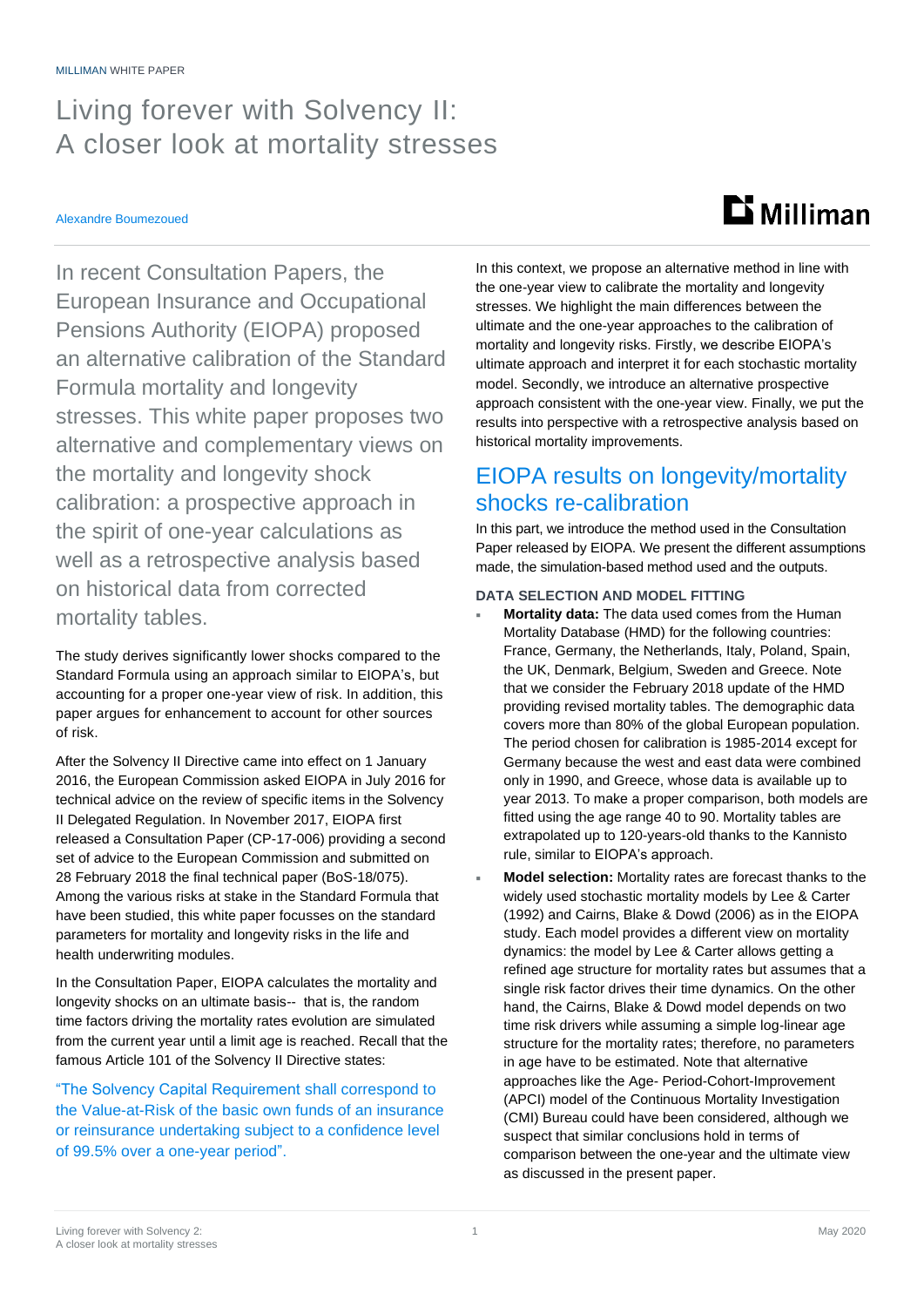#### **EIOPA'S CALIBRATION METHOD**

The calibration method used in the Consultation Paper is described as follows:

- Based on the parameter estimates for each stochastic mortality model and each country, 5000 future mortality tables are simulated at an ultimate horizon – in particular, the simulation of underlying risk factors is performed at each projection year.
- Life expectancies are calculated for each attained age given the survival function determined by the simulated mortality tables. The 99.5 and 0.5 percentile realisations of the cohort life expectancies are then computed.
- For each age, the optimal mortality and longevity shocks are defined as the shocks that minimise the distance between the life expectancy in the central scenario and the quantile realization.

Through this process, mortality and longevity shocks are obtained for each age and each model.

#### **EIOPA'S CALIBRATION RESULTS**

To ensure consistency with our complementary analysis, we computed ourselves the shocks on an ultimate basis by sticking to the assumptions and the method previously introduced.

The results are depicted in Figure 1, where we notice that the shocks computed with the Cairns, Blake & Dowd model appear more severe, mainly because two random risk factors are involved, unlike the Lee and Carter model that includes only one time series. On average, taking age 60 as a reference, the longevity shock is close to -20% and the mortality shock is close to +25%.

#### **FIGURE 1: MORTALITY AND LONGEVITY SHOCKS PER AGE USING THE LEE-CARTER AND CAIRNS-BLAKE-DOWD MODELS – ULTIMATE BASIS**



Another central point that must be mentioned is the fact that the shock decreases with age. Indeed, the simulation is performed here for each cohort until the limit age, so that as the attained age increases, the number of remaining years to be simulated decreases, and therefore less randomness persists overall.

It is worth mentioning, in light of the precedent statement, that considering a single shock for all ages may be inappropriate depending on the company risk profile. In particular, considering an age-insensitive shock could result in gains for some cohorts and losses for others.

Finally, note that the shock values are sensitive to many assumptions such as structure of the model considered, number of parameters involved and the extrapolation method used at high ages.

In the final technical advice (EIOPA-BoS-18/075), EIOPA introduced an alternative approach that consists in truncating the time horizon in the calculation of life expectancies. That is, the calculation of a partial life expectancy at each age is performed by setting a maximal maturity for the calculation instead of going up to the limit age. The shocks thereby exhibited are lower than the one computed on an infinite time horizon because life expectancies capture less volatility, but still higher compared to a pure one-year approach as detailed in the next section.

## Alternative prospective one-year approach

#### **FORECASTING LIFE EXPECTANCIES ON A ONE-YEAR BASIS**

For a better comparison of the ultimate and one-year views, we stick to the assumptions formulated in the Consultation Paper (CP-17-006), especially the use of cohort life expectancies based on future developments of mortality rates.

In an approach in line with the one-year view, we simulate numerous realisations of mortality rates at a one-year time horizon. The expected values of times series in the subsequent years are then computed conditionally on their value in the first year. Once the time series are determined for each scenario, we can compute future mortality rates and life expectancies for each simulation, allowing to recover the 99.5 and 0.5 percentile realisations of cohort life expectancies. Then the mortality and longevity stresses are defined for each age as the equivalent deterministic shock that allows to equal the quantile life expectancies.

Thus, this approach differs from the ultimate one because the expected conditional value of time series does not capture the inherent volatility included in the stochastic model after the first year. Note that such approach is naturally closer to the spirit of some Solvency 2 Internal Model practices compared to an ultimate forecast.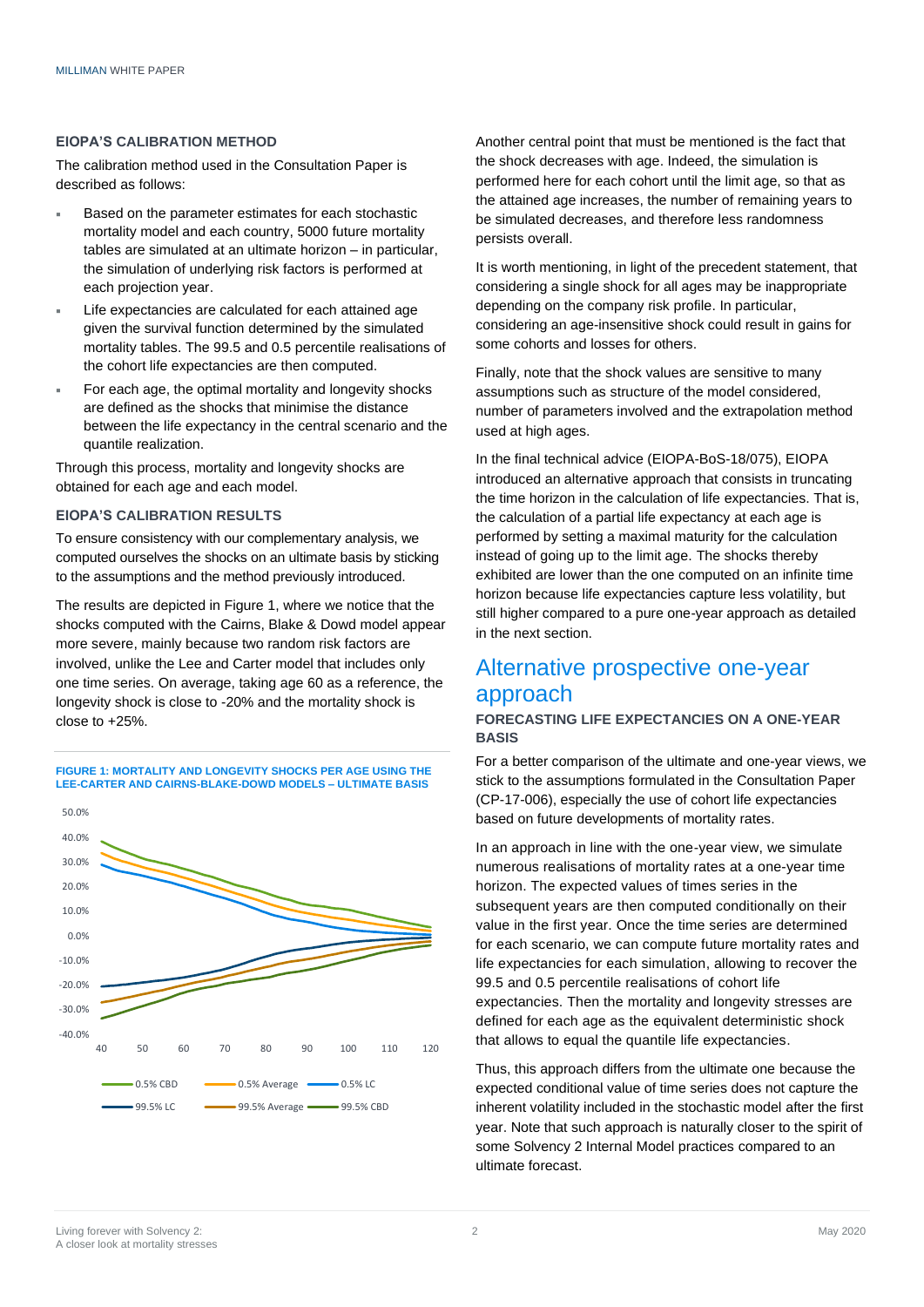#### **REVISED MORTALITY AND LONGEVITY SHOCKS**

In Figure 2, we confirm the precedent intuition as the mortality and longevity shocks are significantly reduced using this method. The average of the two models suggests a calibration of the mortality and longevity shocks around 6% that is close, in particular, to the shocks at reference age 60.

**FIGURE 2: MORTALITY AND LONGEVITY SHOCKS PER AGE USING THE LEE-CARTER AND CAIRNS-BLAKE-DOWD MODELS – ONE-YEAR BASIS**



Interestingly, the shock values firstly increase with age in the Cairns, Blake & Dowd model (green curves in Figure 2), contrary to the ultimate approach (see again Figure 1). In a one-year approach indeed, the volatility of life expectancy for each cohort lies in the first projection year; therefore, the number of years embedding randomness does not increase with the attained age as was the case in the ultimate approach.

Prospective approaches based on stochastic mortality models are a way of capturing the one-year shock arising from an adverse realisation of mortality rates. A question which follows is whether the prospective approach is conservative regarding historical deviations of mortality rates. As in addition to pure risk factor deviations, the historical empirical mortality rates embed sampling variations due to limited population size (especially at high ages), it is prudent to consider as a reference the volatility of past observed mortality rates. In this context, we analyse mortality rates volatility and resulting shocks in the light of past historical variations in the next section.

## Retrospective analysis based on historical variations

In this section, we put into perspective the previous results with further historical analysis on mortality improvements. Firstly, we introduce another method to predict mortality rates and life expectancies on a one-year time horizon, which better reproduces historical volatility. Secondly, we present revised shocks and compare the outputs with those obtained under the prospective method.

#### **FORECASTING MORTALITY RATES ON A ONE-YEAR BASIS BASED ON HISTORICAL VOLATILITY**

The proposed alternative method consists in forecasting mortality rates using historical mortality improvements as follows:

- **Model fitting:** For each age, we compute the historical mean and standard deviation of mortality improvements on a specific time window.
- **Simulation at one-year horizon:** We assume that for each age, mortality improvements follow a normal distribution whose parameters (mean and variance) are directly estimated using historical data for each country. We suppose that mortality improvements depend on a unique risk factor and are therefore perfectly correlated, which ensures their comonotonicity. Mortality rates at oneyear are then simulated for each year, and the 99.5 and 0.5 quantile realisations are computed.
- **Predicting future mortality:** Expected value of mortality rates are computed conditionally on the first year being stressed. Once mortality rates have been estimated, we can compute life expectancies in the same way as in other approaches.

This approach is consistent with the one-year view and includes an additional prudency margin as life expectancies are computed with underlying scenarios where the risk factors reach simultaneously their 99.5 (resp. 0.5) quantile realisation.

For the purpose of capturing historical volatility, it is crucial to benefit from highly reliable historical mortality data. As previously described, the HMD recently provided updated mortality tables. However, this update is not fully satisfactory for our specific purpose because only a subset of historical data has been corrected. Important work has been performed at Milliman (see references) to provide mortality tables corrected from several cohort anomalies for more than 30 countries over the full historical period available for each country. In our retrospective analysis, we consider these revised mortality tables to allow recovering coherent volatility magnitude which does not suffer from data inconsistencies (see the Milliman white papers listed in the References).

#### **REVISED SHOCKS BASED ON HISTORICAL DATA**

Figure 3 depicts the mortality and longevity shocks resulting from the method introduced above. For ages under 100 years, mortality shocks range from 8.8% to 10.4% and longevity shocks range from 9% to 11.4%. The main conclusion is that shocks derived under the retrospective method are mostly higher than the ones exhibited under the prospective one-year approach using the Lee & Carter and the Cairns, Blake & Dowd model. Indeed, stochastic mortality models tend to smooth historical year-to-year deviations due to their parametric specification.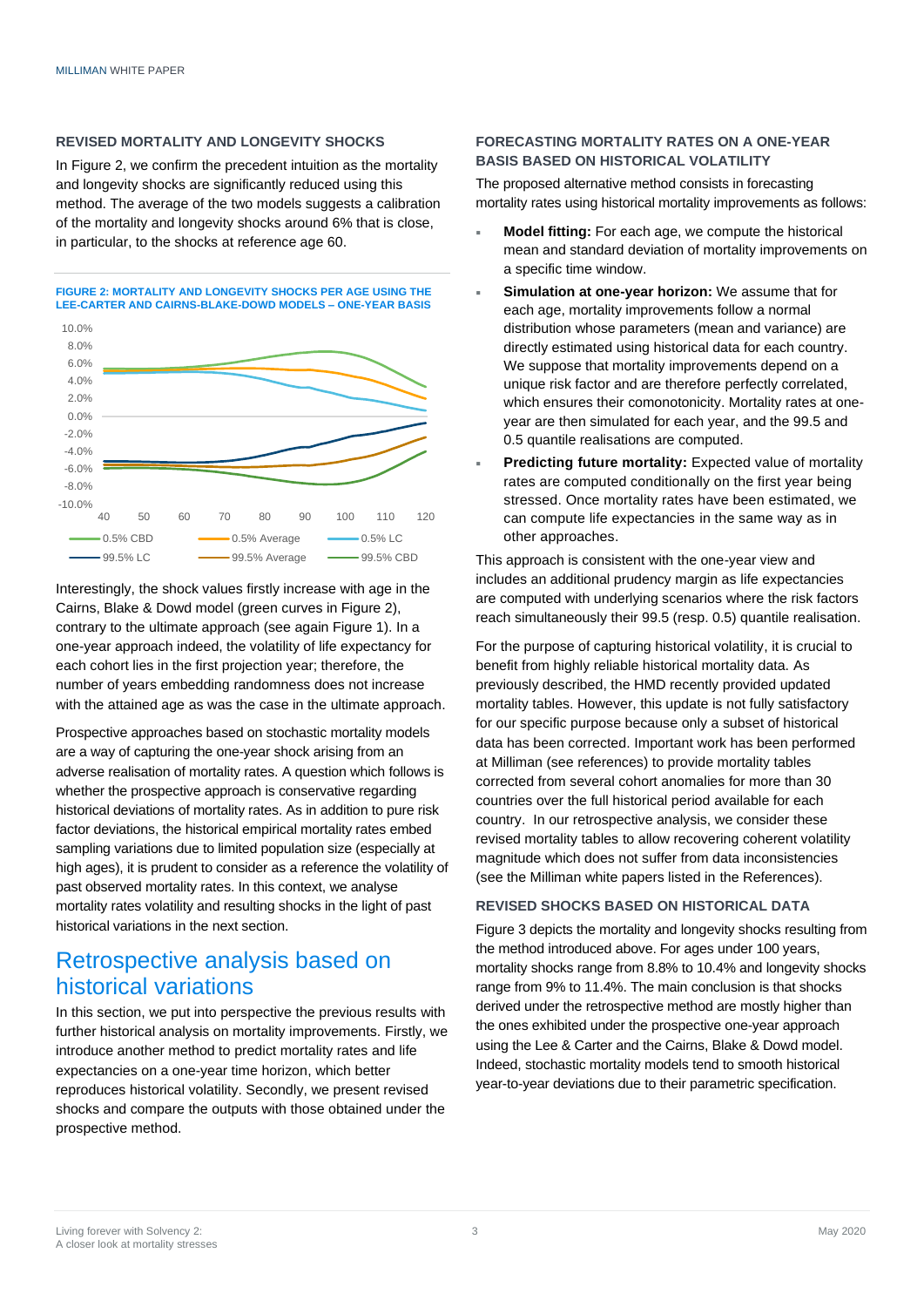

**FIGURE 3: REVISED SHOCKS BASED ON HISTORICAL DATA ON** 

Figure 4 depicts for each country the mortality stress at 60 (corresponding to the reference value used by EIOPA) and the percentage of the European Union (EU) population to quantify the size of the country relatively to the others. We observe that mortality shocks are generally greater for smaller countries, which is mainly due to the sampling variation effect. Note that including Belgium, Denmark, Greece and Sweden in the study, as EIOPA did between the two Consultation Papers, allows considering a larger market but also captures a higher sampling risk resulting in higher shocks for the retrospective approach.



#### **FIGURE 4: REVISED MORTALITY SHOCKS AT 60 YEARS OLD**

#### **CASE STUDY: SCR IMPACT**

In this section, we compare the impact of different calibration approaches on the calculation of the Solvency Capital Requirement in the case of a portfolio of death benefits, described in Figure 5 (aggregated by five years age classes for presentation purposes).





The Solvency Capital Requirement (SCR) is computed under six different scenarios, all based on a reference French mortality table:

- **Ultimate sensitive:** This scenario takes into account the decreasing trend of shocks over ages, while using the ultimate approach.
- **Ultimate Insensitive:** This scenario corresponds to the recalibration discussed by EIOPA in the first Consultation Paper: an age-insensitive shock of 25%.
- **Insensitive 15% shock:** This scenario corresponds to the current mortality stress set by the regulatory framework.
- **Insensitive 10.4% shock:** We apply a revised ageinsensitive shock of 10.4%, the maximum obtained on the historical retrospective analysis.
- **One-year insensitive:** We apply a revised age-insensitive shock of 6% from the prospective one-year approach.
- **One-year sensitive:** Mortality shocks are calculated using the prospective one-year approach, and the decreasing dependence of shocks on ages is taken into account.

The Best Estimate of Liabilities at time zero equals €6.257 million. The SCR for mortality risk is then calculated as the difference between the stressed liability in each scenario and the Best Estimate Liability at time zero.

In Figure 6, we observe that considering a one-year approach in SCR calculation considerably reduces the Solvency Capital Requirement because stressed liabilities are less volatile and closer to the central Best Estimate. In this particular case, the SCR is reduced by 74% on an age-sensitive basis. In addition, considering an age-insensitive 10.4% shock, derived at one-year from historical data, seems to balance the ultimate and the oneyear prospective approaches. Note that the impact of an ageinsensitive shock at one-year on the SCR is almost linear.